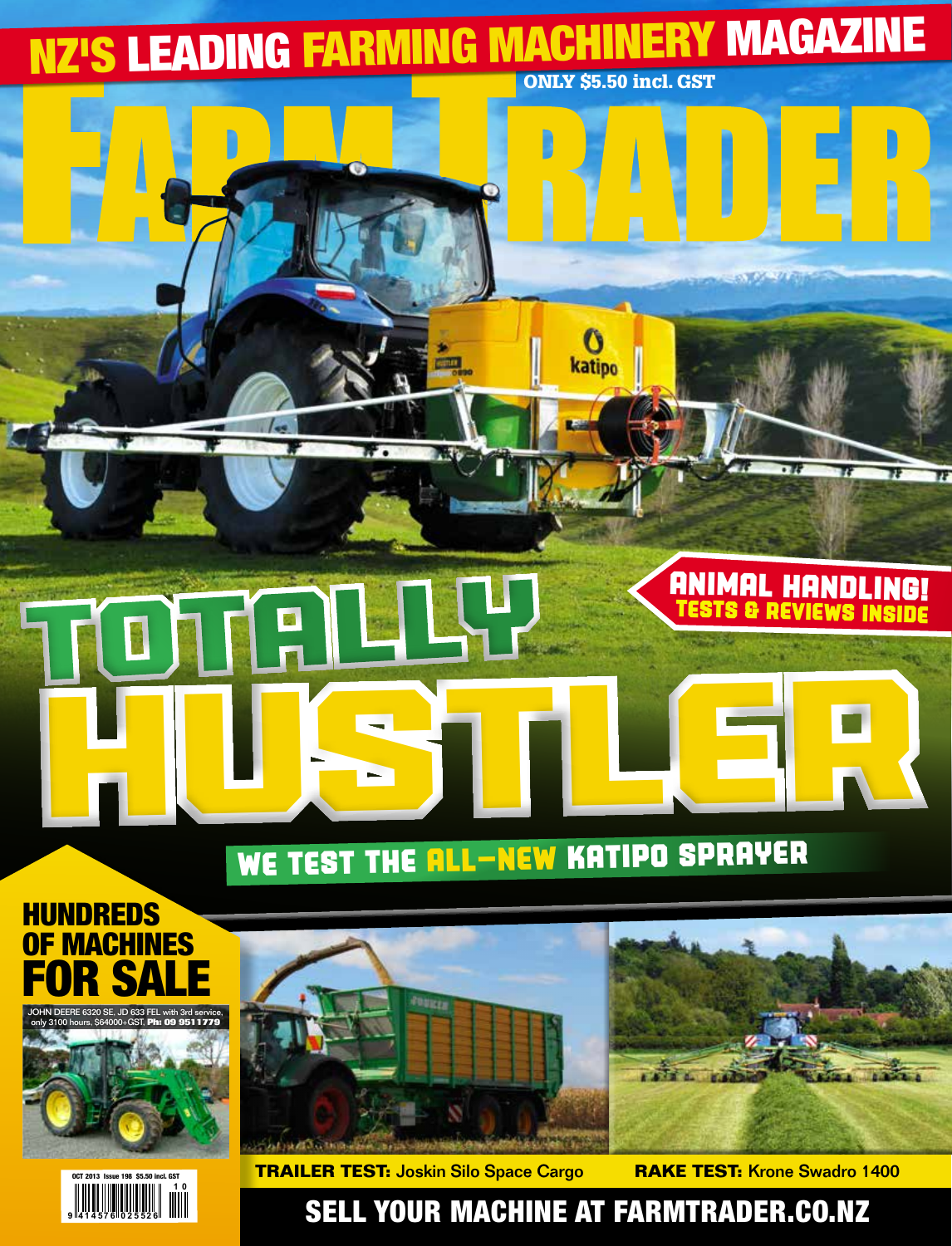# NATIVE NEW ZEALAND

I's not often you get invited to test a<br>
machine before it's even been launched<br>
onto the market, or be one of only a<br>
handful of people outside the company to<br>
have even seen the machine. This was exactly t's not often you get invited to test a machine before it's even been launched onto the market, or be one of only a handful of people outside the company to what happened this month when I made my way to Magpie country, which at the time was the new home of the Ranfurly Shield — a victory short-lived it turns out. But never mind, I wasn't there to talk rugby.

The machine I was witnessing for the first time was Hustler Equipments's new range of sprayer called the Katipo. This machine is targeted towards the farmer/small contractor market and for some reason (it may be the colour scheme or the name) every time I see it I think of New Zealand's native birds the kakapo and the kea .

Those of you familiar with Hustler's Spray Smart range will know they're predominantly manufactured overseas but assembled in New Zealand. However, the new Katipo range has been designed and built from the ground up by Hustler's Hastings-based branch here in New Zealand. According to the team at Hustler, there has been over 10,000 hours of research and

**Katipo** 

development put into this machine. Hustler enlisted the help of a Kiwi designer for the tank moulds. This particular designer is no amateur: he created moulds for Ferrari cars — so you can tell your neighbour your sprayer was designed by Ferrari and technically it's not bending the truth too far.

Fifty years ago Hustler was designing and manufacturing sprayers here in New Zealand for New Zealand conditions and is returning to its roots with this range. Hustler Equipment has a long history of building farm machinery in New Zealand and being based in Hastings has its advantages. The fact is, like the very first sprayer and the rest of its products, the Katipo range is a very sharp-looking piece of machinery.

#### Frame and tank

The chassis is standard from the 680 model through to the 1150 and has been designed in a U-shape where the plastic tank simply clips into the chassis. The chassis is hot-dipped galvanised and also has a large skidplate on the bottom to protect all the major components in the event you misjudge a hump or hollow.

Hustler has made up two violent shakers one for the frame and the tank and the other for the boom. These have been used extensively during the R&D process and to prove how extensive the testing is, they have a tank graveyard for ones that didn't make the cut. Most of the failed tanks cracked in the same location, so the chassis and the plastic moulds have been slightly altered and further testing has resulted in the tanks lasting four times longer. Thus, Hustler customers can be confident with their product. During this testing phase, the nice sandblast finish on the tanks was tested for weak points by recreating what 20 years of farm duty could do to it, with particular focus on the rubbing against the chassis.

For filling, a patented two-inch coupling comes standard so you can hook the optional filling hose with a filter to pump from a water source, such as a river, with ease or if you are spreading liquid nitrogen, the two-inch hose from your mixing tank will fit straight on. This means you can use the mixing tank's pump to fill the Katipo quicker and with less fuel than the tractor would.

## This month Farm Trader gets the scoop on the all-new Katipo range of sprayers, designed and built right here in New Zealand with Kiwi farmers and small contractors in mind.

Words and images by Jaiden Drought

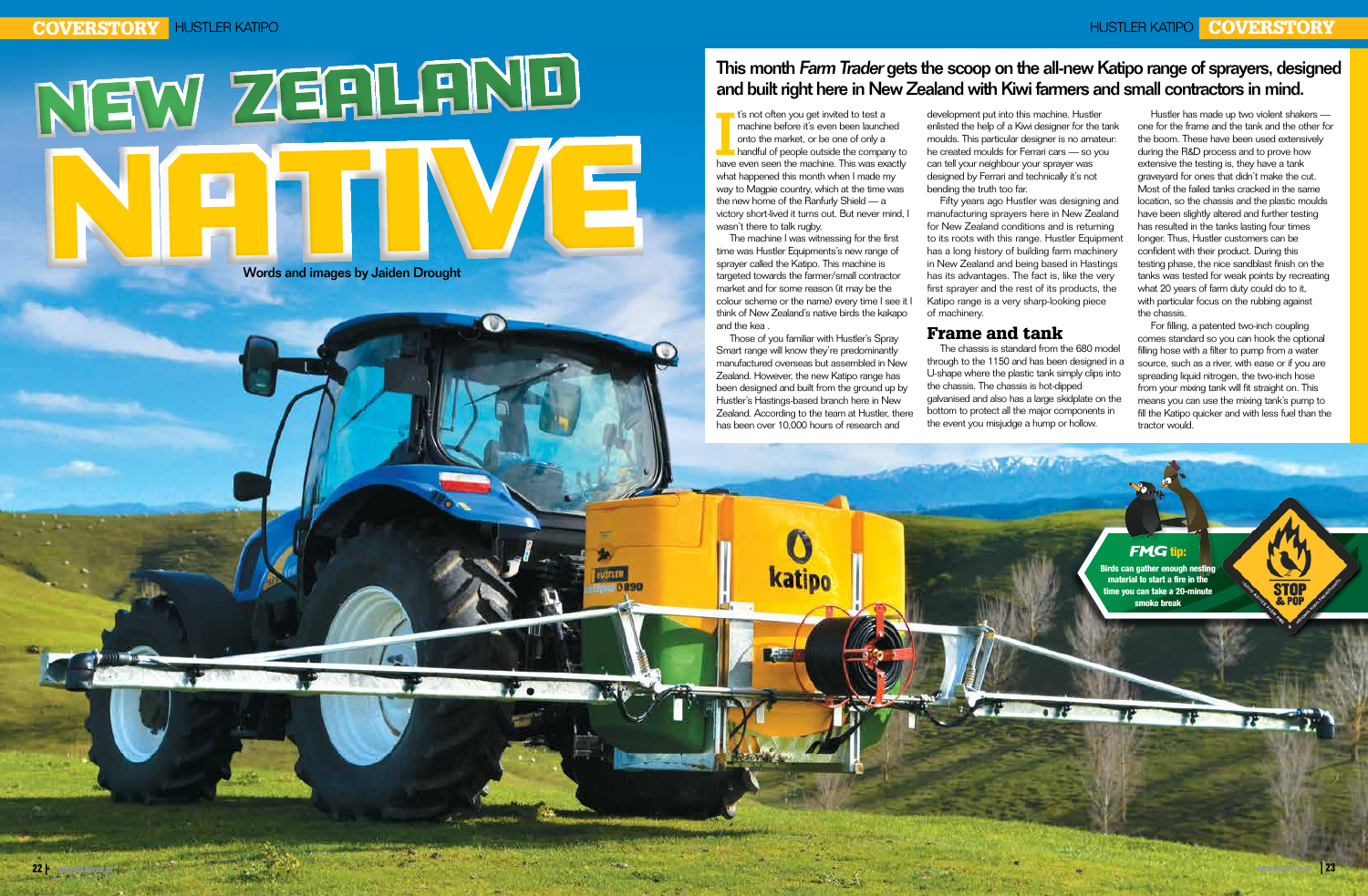The large lid at the top is the obvious place to fill if you are not set up with a two-inch hose, although this is the only downside of the machine for me. A large sieve here would be ideal. If your high pressure hose water isn't sparking, something needs to stop the bigger particles making their way into the tank so you don't have to clean the main filter as often. This also stops your tips regularly blocking up. The team at Hustler tells me the large sieve actually comes standard on all models but the test machine wasn't using one on test day.

In terms of chemicals and mixing, the agitation aggression can be adjusted for chemicals, such as roundup, where they foam up easily. The settings range from barely moving right up to a washing-machine-like setting. The tank has been cleverly designed without flat areas and therefore no settlement of chemicals, particularly when using powders. This also helps agitation, as there are no eddies of calm water and so a vigorous and constant agitation is maintained throughout the tank.

The hand-wash tank has a capacity of 18L and a little tap at the bottom to make washing your hands easy, while an optional 100L cleanwater rinse tank can completely rinse the tank in under a minute. This is located under the green cover on the right-hand side of the tank, which is handy for those using a lot of different sprays to ensure Farmer Brown's nice lush grass gets the liquid fertiliser and not the roundup treatment you were spraying at the previous job.

On the left-hand side is another optional extra with this green cover providing chemical storage and hiding all the filling apparatus and the filter etc., which both keeps it out of harm's way and clear of the mud coming off the back wheels.

For the occasional hose and gun user, there are nibs on the top of the tank for the hose without the expense of a reel. All you do is simply loop the hose over the top for safe storage — a genius feature showing the

The position of the pump is offset slightly, mainly for agitation purposes but also so there is a high volume sump for high application rates. This offset doesn't impact on the longevity of the driveshaft as it is still well under the 30-degree threshold and sits comfortably behind the tractor with even weight distribution.

extent of the research undertaken for this machine.

For the more regular gun user, a fold-out reel is available — meaning you can either pull the hose up the hill to the side by simply removing a pin, or leave it as it sits and pull directly behind you. Two reasons: the first being it will always be running straight, which is much easier to pull, and the second is the hose is less likely to get damaged and therefore will last longer.

### Pump and electronics

Just like the new tank, it seems appropriate that Hustler has added the recently-released Comet 110 pump to it's all-new tank. This is rated to 116L/min and provides more than enough juice for these sprayers. During the test we were spraying at 150L/ha, which worked out at 16L/min on the auto-rate controller. This means 100L were being dumped back into the tank to keep the chemicals in suspension.

This pump has been designed with longevity in mind, as anything on this pump that comes in contact with chemicals is either plastic or stainless steel to provide corrosive defence. Hustler has used clear pipes wherever it is sucking so you can see if there is an air block, as air really is the only thing that can go wrong in that department. The black pipes on the boom and auto-rate controllers etc. are for aesthetic reasons.

The lines all run nice and neatly through the chassis, which protects the hoses out in the paddock and have additional protection to stop any chaffing of the hoses, and again shows the lengths and attention to detail they have gone to.





chemicals and filling apparatus out of harm's way







View from in the cab on the 1180 model with the clip in modules for auto-rate, etc. nitrogen tank a breeze